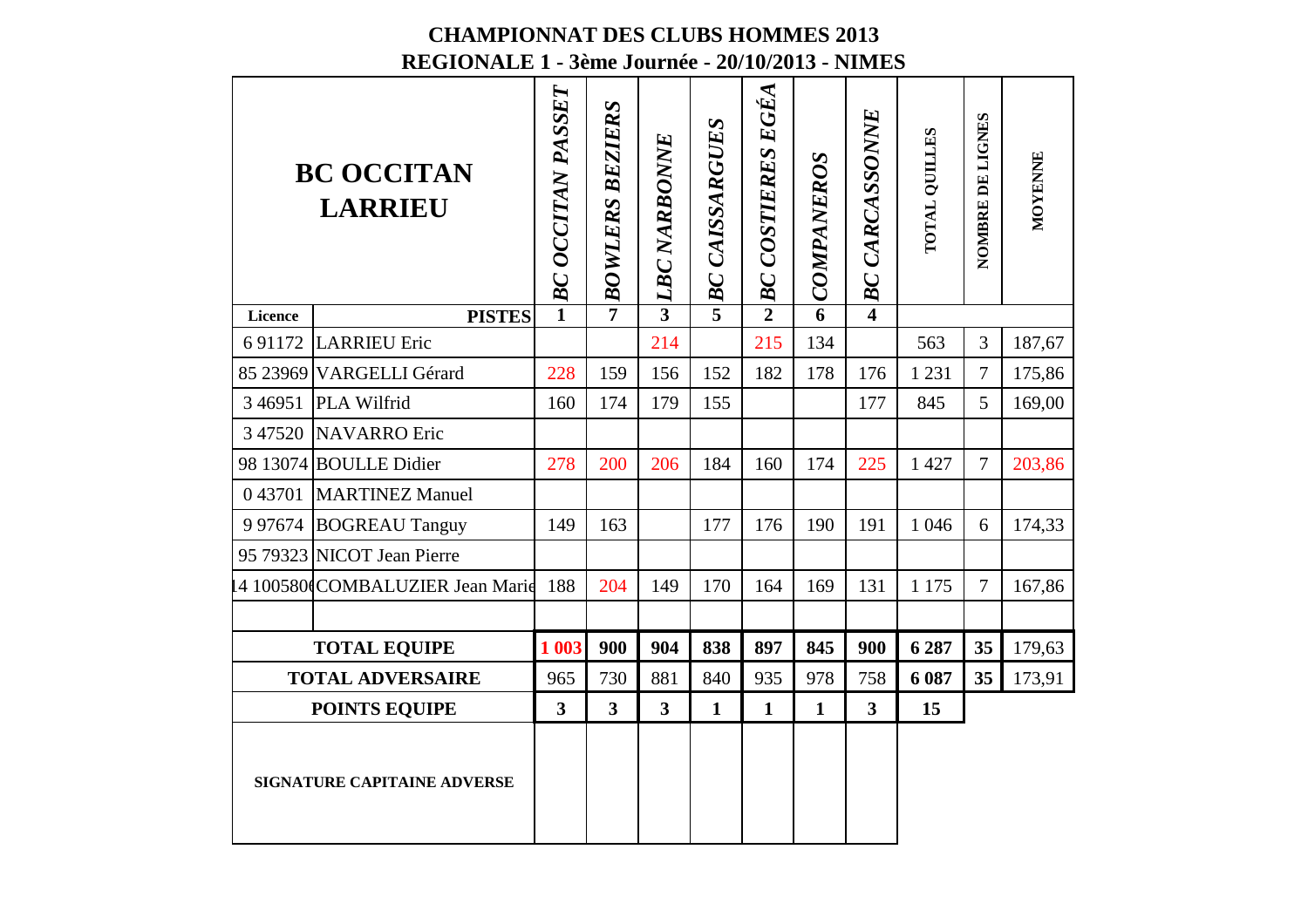# **CHAMPIONNAT DES CLUBS HOMMES 2013**

|                             | REGIONALE 1 - 3ème Journée - 20/10/2013 - NIMES |                   |              |                       |                          |                         |                         |                     |               |                  |         |  |  |
|-----------------------------|-------------------------------------------------|-------------------|--------------|-----------------------|--------------------------|-------------------------|-------------------------|---------------------|---------------|------------------|---------|--|--|
| <b>BC OCCITAN PASSET</b>    |                                                 | BC OCCITAN LARRIE | JCOMPANEROS  | <b>BC CARCASSONNE</b> | <b>BC COSTIERES EGÉA</b> | <b>BC CAISSARGUES</b>   | <b>BOWLERS BEZIERS</b>  | <b>LBC NARBONNE</b> | TOTAL QUILLES | NOMBRE DE LIGNES | MOYENNE |  |  |
| Licence                     | <b>PISTES</b>                                   | $\overline{2}$    |              | $\overline{7}$        | 4                        | $\overline{\mathbf{8}}$ | $\overline{1}$          | $\overline{6}$      |               |                  |         |  |  |
|                             | 85 33876 PASSET Georges                         |                   |              | 160                   |                          | 153                     | 198                     | 193                 | 704           | $\overline{4}$   | 176,00  |  |  |
|                             | 96 83151 ANGLES Serge                           | 202               | 159          |                       | 162                      |                         |                         |                     | 523           | $\overline{3}$   | 174,33  |  |  |
|                             | 85 17621 COHEN SOLAL Joël                       | 160               | 185          | 165                   | 190                      | 156                     | 185                     | 172                 | 1 2 1 3       | $\overline{7}$   | 173,29  |  |  |
| 5 90265                     | <b>TRIAL Marc</b>                               | 200               | 179          | 172                   | 166                      | 150                     | 160                     | 171                 | 1 1 9 8       | $\overline{7}$   | 171,14  |  |  |
|                             | 85 2414 QUEFELEC Jean                           | 209               | 167          | 194                   | 173                      | 159                     | 173                     | 158                 | 1 2 3 3       | $\overline{7}$   | 176,14  |  |  |
|                             | 87 34832 DOCKWILLER Michel                      | 194               | 198          | 175                   | 159                      | 154                     | 183                     | 140                 | 1 203         | $\overline{7}$   | 171,86  |  |  |
|                             | 12 103633 PRZYBYL Joseph                        |                   |              |                       |                          |                         |                         |                     |               |                  |         |  |  |
|                             | 85 10454 VALAT André                            |                   |              |                       |                          |                         |                         |                     |               |                  |         |  |  |
|                             |                                                 |                   |              |                       |                          |                         |                         |                     |               |                  |         |  |  |
|                             |                                                 |                   |              |                       |                          |                         |                         |                     |               |                  |         |  |  |
|                             | <b>TOTAL EQUIPE</b>                             | 965               | 888          | 866                   | 850                      | 772                     | 899                     | 834                 | 6 0 74        | 35               | 173,54  |  |  |
|                             | <b>TOTAL ADVERSAIRE</b>                         | 1 0 0 3           | 950          | 733                   | 852                      | 824                     | 861                     | 897                 | 6 1 20        | 35 <sup>5</sup>  | 174,86  |  |  |
| <b>POINTS EQUIPE</b>        |                                                 | 1                 | $\mathbf{1}$ | $\mathbf{3}$          | $\mathbf{1}$             | $\mathbf{1}$            | $\overline{\mathbf{3}}$ | $\mathbf{1}$        | 11            |                  |         |  |  |
| SIGNATURE CAPITAINE ADVERSE |                                                 |                   |              |                       |                          |                         |                         |                     |               |                  |         |  |  |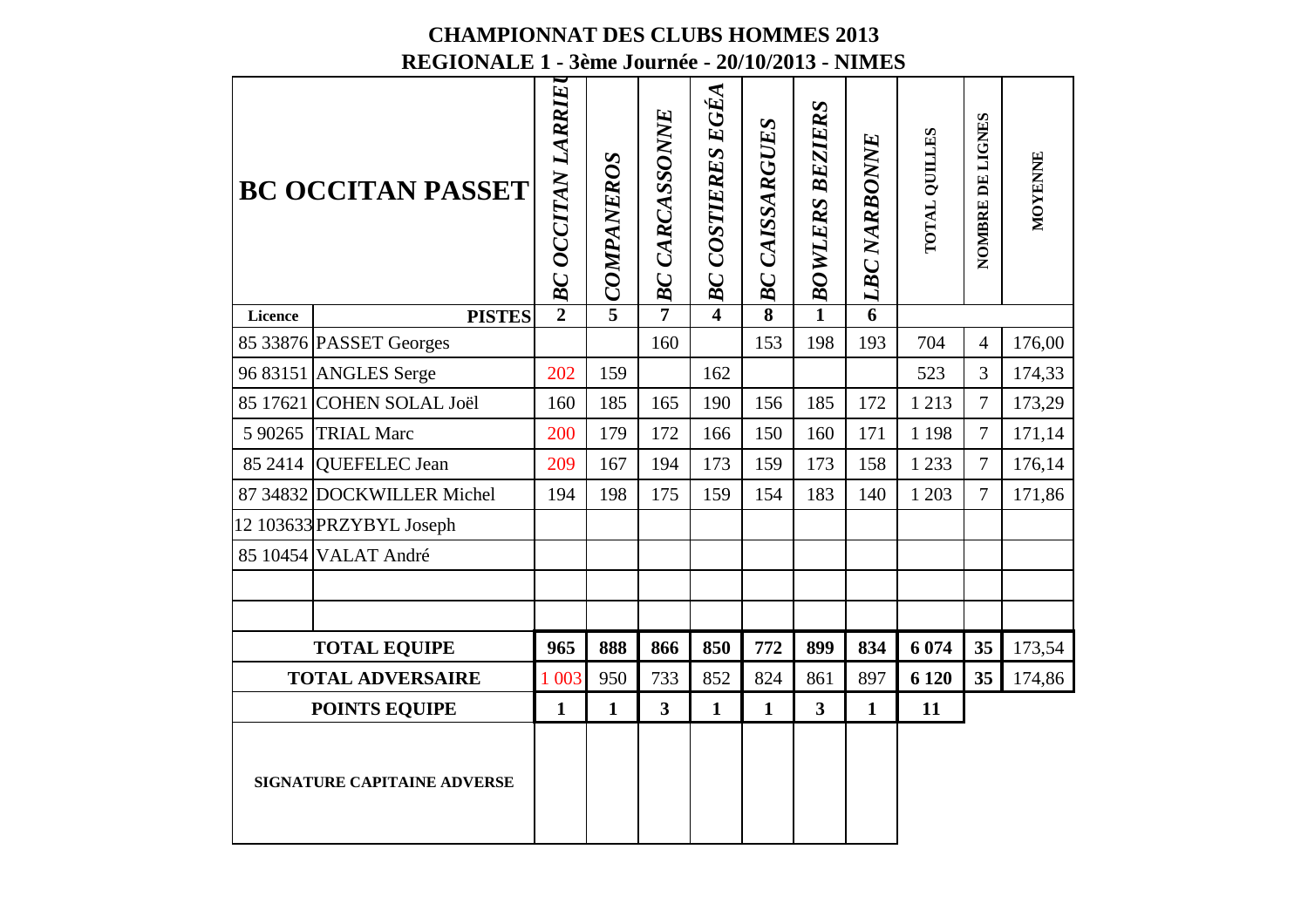| <b>LBC NARBONNE</b>         |                              | BC COSTIERES EGÉA       | BC CARCASSONNE          | <b>BC OCCITAN LARRIE</b> | COMPANEROS     | <b>BOWLERS BEZIERS</b>  | <b>BC CAISSARGUES</b> | OCCITAN PASSET<br>BC    | TOTAL QUILLES | NOMBRE DE LIGNES | MOYENNE |
|-----------------------------|------------------------------|-------------------------|-------------------------|--------------------------|----------------|-------------------------|-----------------------|-------------------------|---------------|------------------|---------|
| Licence                     | <b>PISTES</b>                | $\overline{\mathbf{8}}$ | $\overline{2}$          | $\overline{\mathbf{4}}$  | $\overline{7}$ | $\overline{6}$          | $\overline{3}$        | $\overline{5}$          |               |                  |         |
|                             | 4 88004 GLEIZES Nicolas      | 156                     | 183                     | 218                      | 170            | 161                     | 128                   | 178                     | 1 1 9 4       | $\overline{7}$   | 170,57  |
|                             | 90 61582 CERDAN Vincent      | 163                     | 206                     | 134                      | 187            | 190                     | 182                   | 182                     | 1 2 4 4       | $\overline{7}$   | 177,71  |
|                             | 5 88818 CERDAN Nicolas       | 300                     | 175                     | 206                      | 169            | 181                     | 158                   | 169                     | 1 3 5 8       | $\overline{7}$   | 194,00  |
|                             | 91 65342 HELGOAT Jean-Pierre | 165                     | 160                     | 195                      | 255            | 207                     | 169                   | 211                     | 1 3 6 2       | $\overline{7}$   | 194,57  |
|                             | 90 61581 SERRE Christian     | 140                     | 170                     |                          | 148            | 188                     |                       |                         | 646           | $\overline{4}$   | 161,50  |
|                             | 96 84089 PASSET Lucien       |                         |                         | 128                      |                |                         | 140                   | 157                     | 425           | 3                | 141,67  |
|                             | 1 44374 CATANY Marcel        |                         |                         |                          |                |                         |                       |                         |               |                  |         |
|                             | 95 76750 MITSLER Régis       |                         |                         |                          |                |                         |                       |                         |               |                  |         |
| 793195                      | <b>GOATHAM Kenneth</b>       |                         |                         |                          |                |                         |                       |                         |               |                  |         |
|                             |                              |                         |                         |                          |                |                         |                       |                         |               |                  |         |
|                             | <b>TOTAL EQUIPE</b>          | 924                     | 894                     | 881                      | 929            | 927                     | 777                   | 897                     | 6 2 29        | 35               | 177,97  |
|                             | <b>TOTAL ADVERSAIRE</b>      | 864                     | 753                     | 904                      | 1 0 1 6        | 781                     | 829                   | 834                     | 5981          | 35               | 170,89  |
|                             | <b>POINTS EQUIPE</b>         | $\overline{\mathbf{3}}$ | $\overline{\mathbf{3}}$ | $\mathbf{1}$             | $\mathbf{1}$   | $\overline{\mathbf{3}}$ | $\mathbf{1}$          | $\overline{\mathbf{3}}$ | 15            |                  |         |
| SIGNATURE CAPITAINE ADVERSE |                              |                         |                         |                          |                |                         |                       |                         |               |                  |         |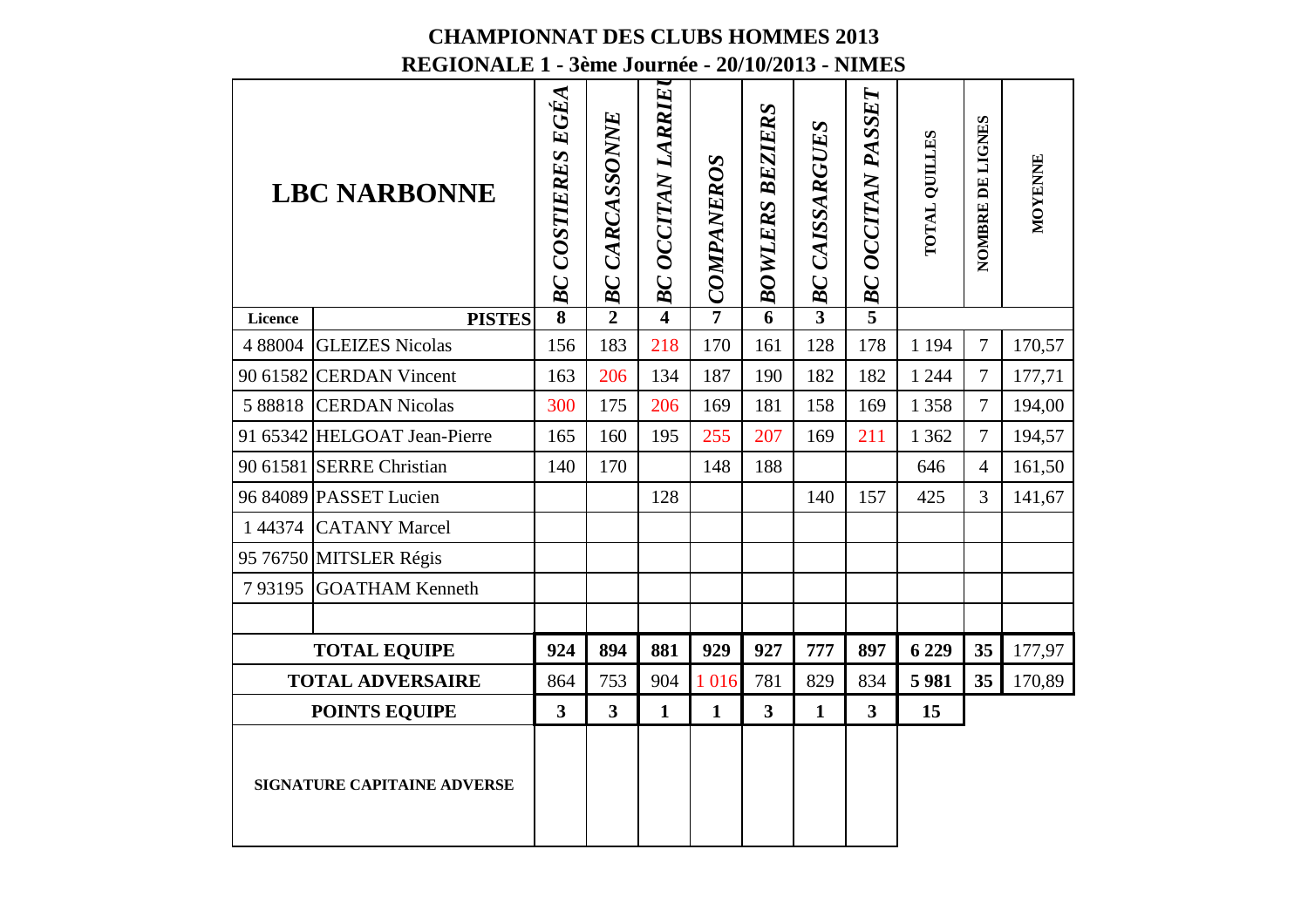## **CHAMPIONNAT DES CLUBS HOMMES 2013**

**REGIONALE 1 - 3ème Journée - 20/10/2013 - NIMES**

| <b>BC CAISSARGUES</b>       |                                 | <b>BC CARCASSONNE</b> | BC COSTIERES EGÉA | <b>COMPANEROS</b> | BC OCCITAN LARRIE | <b>BC OCCITAN PASSET</b> | <b>LBC NARBONNE</b>     | <b>BEZIERS</b><br><b>BOWLERS</b> | <b>TOTAL QUILLES</b> | NOMBRE DE LIGNES | MOYENNE |
|-----------------------------|---------------------------------|-----------------------|-------------------|-------------------|-------------------|--------------------------|-------------------------|----------------------------------|----------------------|------------------|---------|
| Licence                     | <b>PISTES</b>                   | $\overline{5}$        | $\overline{3}$    | $\mathbf{1}$      | 6                 | $\overline{7}$           | $\overline{\mathbf{4}}$ | $\overline{\mathbf{8}}$          |                      |                  |         |
|                             | 85 11829 MEO Guy                | 150                   | 130               | 174               | 171               | 135                      | 176                     | 144                              | 1 0 8 0              | $\overline{7}$   | 154,29  |
| 1 62225                     | <b>CASTERAN Robert</b>          | 177                   | 201               | 190               | 152               | 184                      | 169                     | 151                              | 1 2 2 4              | $\tau$           | 174,86  |
|                             | 8 96604 PREVOT Hervé            |                       |                   |                   |                   |                          |                         |                                  |                      |                  |         |
|                             | 85 16507 SAINTVOIRIN Jean Louis | 155                   | 156               | 123               |                   |                          | 144                     | 148                              | 726                  | 5                | 145,20  |
| 042339                      | <b>TONIETTO Thierry</b>         | 168                   | 213               | 190               | 186               | 184                      | 149                     | 154                              | 1 2 4 4              | $\overline{7}$   | 177,71  |
| 6 90820                     | <b>SAIGNACHITH Southone</b>     |                       |                   |                   | 178               | 164                      | 191                     | 155                              | 688                  | $\overline{4}$   | 172,00  |
|                             | 85 1730 FERNANDEZ Jean          |                       |                   |                   |                   |                          |                         |                                  |                      |                  |         |
| 5 8 8 6 1 5                 | PHAMBAN Joseph                  | 146                   | 160               | 171               | 153               | 157                      |                         |                                  | 787                  | 5                | 157,40  |
|                             |                                 |                       |                   |                   |                   |                          |                         |                                  |                      |                  |         |
|                             |                                 |                       |                   |                   |                   |                          |                         |                                  |                      |                  |         |
|                             | <b>TOTAL EQUIPE</b>             | 796                   | 860               | 848               | 840               | 824                      | 829                     | 752                              | 5749                 | 35               | 164,26  |
|                             | <b>TOTAL ADVERSAIRE</b>         | 829                   | 961               | 937               | 838               | 772                      | 777                     | 858                              | 5972                 | 35               | 170,63  |
| <b>POINTS EQUIPE</b>        |                                 | $\mathbf{1}$          | $\mathbf{1}$      | $\mathbf{1}$      | $\overline{3}$    | $\overline{\mathbf{3}}$  | $\overline{\mathbf{3}}$ | $\mathbf{1}$                     | 13                   |                  |         |
| SIGNATURE CAPITAINE ADVERSE |                                 |                       |                   |                   |                   |                          |                         |                                  |                      |                  |         |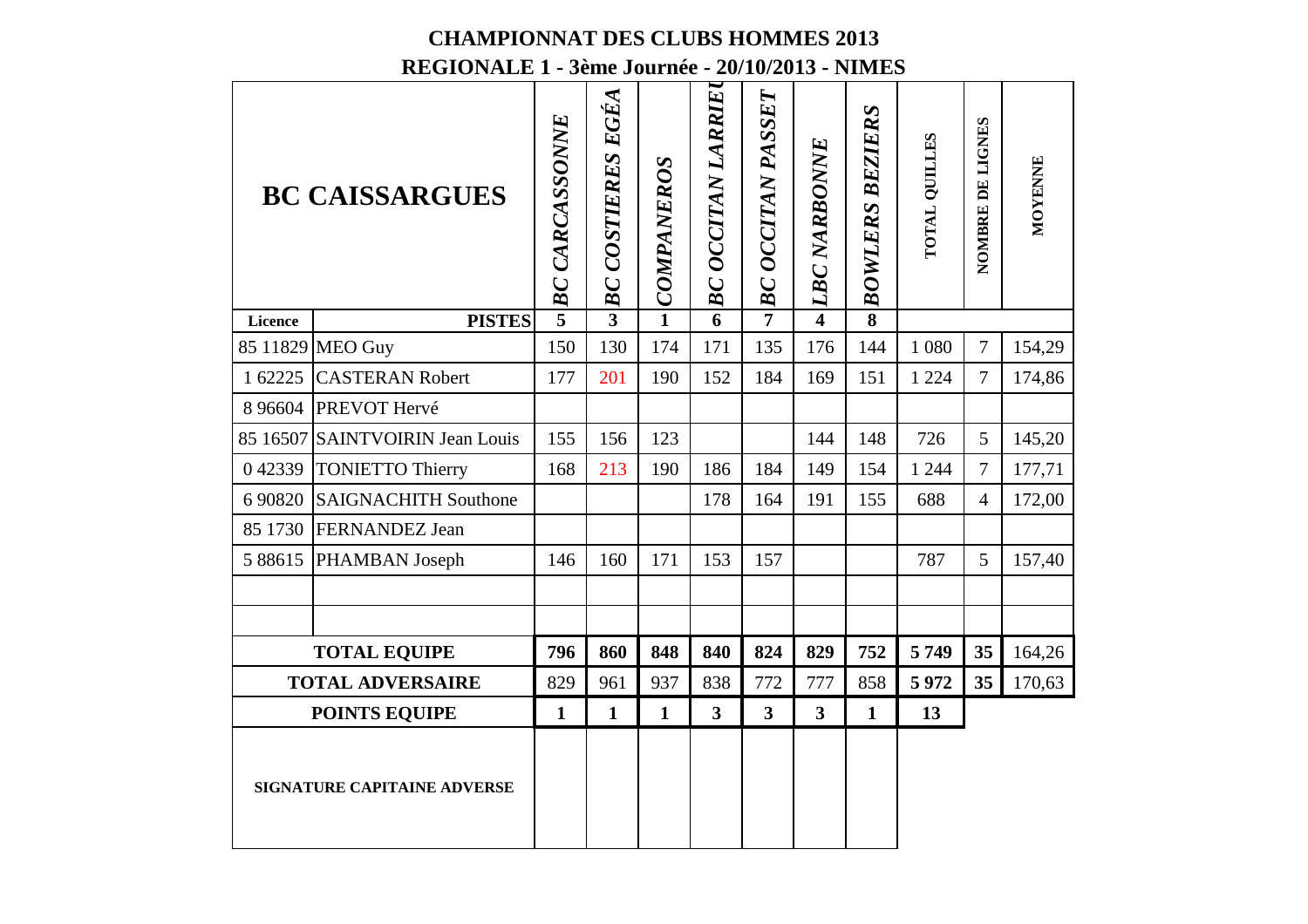| <b>BC CARCASSONNE</b>              |                             | <b>BC CAISSARGUES</b>   | <b>LBC NARBONNE</b> | <b>BC OCCITAN PASSET</b> | <b>BOWLERS BEZIERS</b> | COMPANEROS              | BC COSTIERES EGÉA | BC OCCITAN LARRIE | <b>TOTAL QUILLES</b> | NOMBRE DE LIGNES | MOYENNE |
|------------------------------------|-----------------------------|-------------------------|---------------------|--------------------------|------------------------|-------------------------|-------------------|-------------------|----------------------|------------------|---------|
| Licence                            | <b>PISTES</b>               | 6                       | $\mathbf{1}$        | 8                        | $\overline{2}$         | $\overline{\mathbf{4}}$ | $\overline{7}$    | $\overline{3}$    |                      |                  |         |
|                                    | 87 52569 BOIVIN Jean-Claude | 163                     | 135                 | 143                      | 122                    | 150                     | 133               | 169               | 1 0 1 5              | $\overline{7}$   | 145,00  |
|                                    | 3 47182 RAIZER Alain        |                         |                     |                          |                        |                         |                   |                   |                      |                  |         |
|                                    | 245559 PAPAIS Serge         | 149                     | 134                 | 147                      | 166                    | 167                     | 110               | 162               | 1 0 35               | $\overline{7}$   | 147,86  |
| 246127                             | <b>SAINT ANDRE Marceau</b>  | 138                     | 158                 | 82                       | 123                    | 131                     | 123               | 80                | 835                  | $\overline{7}$   | 119,29  |
| 795104                             | <b>JOUBERT Jean-Louis</b>   | 198                     | 169                 | 181                      | 136                    | 203                     | 132               | 152               | 1 1 7 1              | $\overline{7}$   | 167,29  |
|                                    | 1 45048 ROSSI Jean-Louis    | 181                     | 157                 | 180                      | 169                    | 142                     | 163               | 195               | 1 1 8 7              | $\overline{7}$   | 169,57  |
|                                    | 8 95356 LETERTRE John       |                         |                     |                          |                        |                         |                   |                   |                      |                  |         |
|                                    |                             |                         |                     |                          |                        |                         |                   |                   |                      |                  |         |
|                                    |                             |                         |                     |                          |                        |                         |                   |                   |                      |                  |         |
|                                    |                             |                         |                     |                          |                        |                         |                   |                   |                      |                  |         |
|                                    | <b>TOTAL EQUIPE</b>         | 829                     | 753                 | 733                      | 716                    | 793                     | 661               | 758               | 5 2 4 3              | 35               | 149,80  |
|                                    | <b>TOTAL ADVERSAIRE</b>     | 796                     | 894                 | 866                      | 892                    | 1 0 1 4                 | 850               | 900               | 6 2 1 2              | 35               | 177,49  |
| <b>POINTS EQUIPE</b>               |                             | $\overline{\mathbf{3}}$ | $\mathbf{1}$        | $\mathbf{1}$             | $\mathbf{1}$           | $\mathbf{1}$            | $\mathbf{1}$      | $\mathbf{1}$      | $\boldsymbol{9}$     |                  |         |
| <b>SIGNATURE CAPITAINE ADVERSE</b> |                             |                         |                     |                          |                        |                         |                   |                   |                      |                  |         |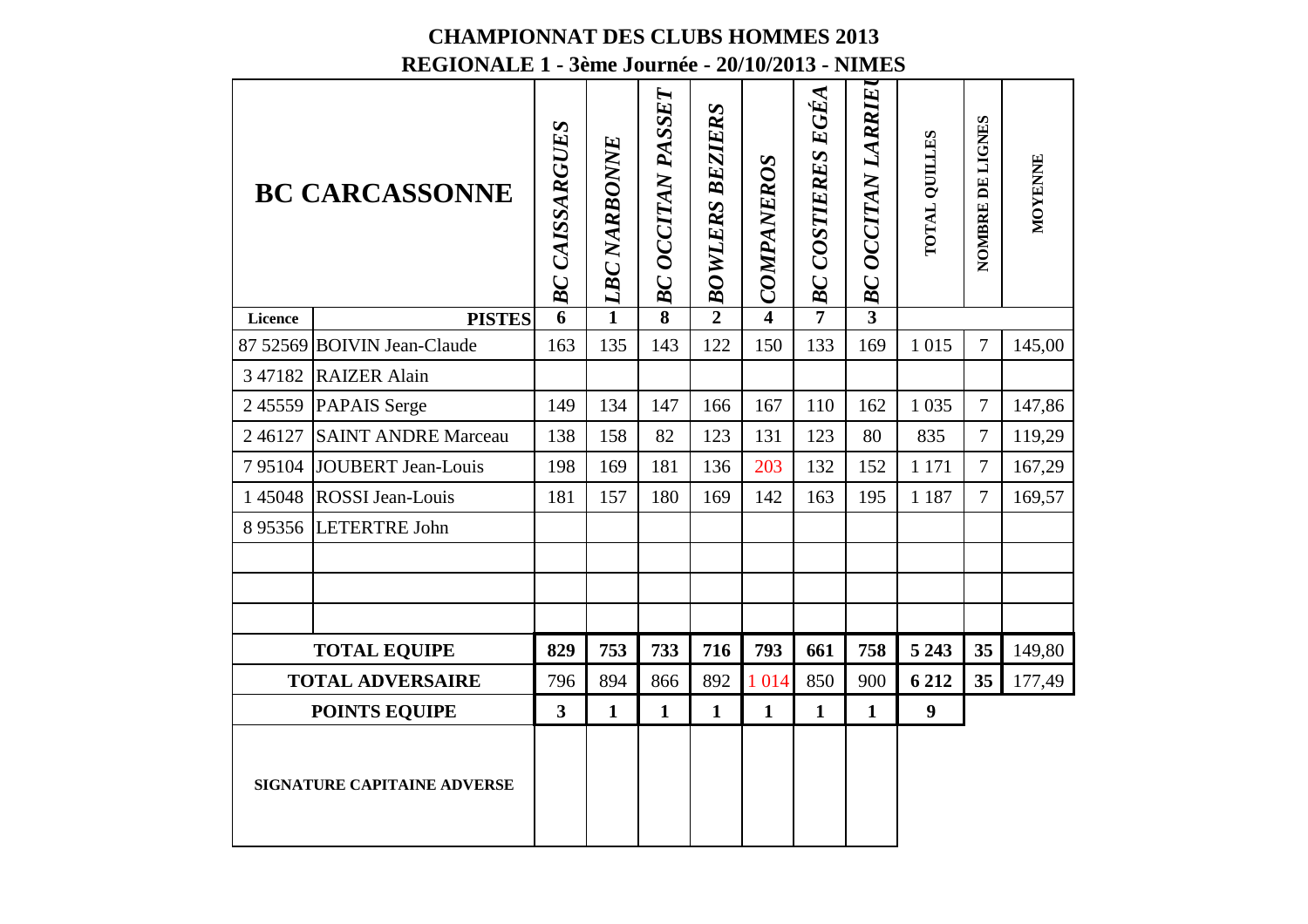| <b>BOWLERS BEZIERS</b>             |                          | COMPANEROS     | <b>BC OCCITAN LARRIE</b> | BC COSTIERES EGÉA | BC CARCASSONNE          | u LBC NARBONNE | <b>BC OCCITAN PASSET</b> | <b>CAISSARGUES</b><br>BC | TOTAL QUILLES | NOMBRE DE LIGNES | MOYENNE |
|------------------------------------|--------------------------|----------------|--------------------------|-------------------|-------------------------|----------------|--------------------------|--------------------------|---------------|------------------|---------|
| Licence                            | <b>PISTES</b>            | $\overline{3}$ | $\overline{\mathbf{8}}$  | 6                 | 1                       |                | $\overline{2}$           | $\overline{7}$           |               |                  |         |
|                                    | 043770 DUARTE Didier     |                |                          |                   |                         |                |                          |                          |               |                  |         |
|                                    | 1 1046786 PINTO Vincenzo |                |                          |                   | 167                     | 169            | 163                      | 170                      | 669           | $\overline{4}$   | 167,25  |
|                                    | 93 70188 HERKENS Martial | 164            | 127                      | 191               |                         |                |                          |                          | 482           | $\overline{3}$   | 160,67  |
|                                    | 11 101291 SALOMON Eric   |                |                          |                   |                         |                |                          |                          |               |                  |         |
|                                    | 0 43300 JACQUEL Fabrice  | 175            | 161                      | 186               | 177                     | 145            | 169                      | 141                      | 1 1 5 4       | $\overline{7}$   | 164,86  |
|                                    | 85 1988 COUCI Guy        | 162            | 136                      | 150               | 184                     | 149            | 170                      | 185                      | 1 1 3 6       | $\overline{7}$   | 162,29  |
| 042322                             | <b>CARICHON Patrick</b>  | 163            | 143                      | 192               | 152                     | 160            | 183                      | 207                      | 1 200         | 7                | 171,43  |
|                                    | 90 60933 BARDOU Georges  | 166            | 163                      | 181               | 212                     | 158            | 176                      | 155                      | 1 2 1 1       | $\overline{7}$   | 173,00  |
|                                    |                          |                |                          |                   |                         |                |                          |                          |               |                  |         |
|                                    |                          |                |                          |                   |                         |                |                          |                          |               |                  |         |
|                                    | <b>TOTAL EQUIPE</b>      | 830            | 730                      | 900               | 892                     | 781            | 861                      | 858                      | 5852          | 35               | 167,20  |
|                                    | <b>TOTAL ADVERSAIRE</b>  | 901            | 900                      | 965               | 716                     | 927            | 899                      | 752                      | 6 0 6 0       | 35               | 173,14  |
|                                    | <b>POINTS EQUIPE</b>     | $\mathbf{1}$   | $\mathbf{1}$             | $\mathbf{1}$      | $\overline{\mathbf{3}}$ | $\mathbf{1}$   | $\mathbf{1}$             | $\overline{\mathbf{3}}$  | 11            |                  |         |
| <b>SIGNATURE CAPITAINE ADVERSE</b> |                          |                |                          |                   |                         |                |                          |                          |               |                  |         |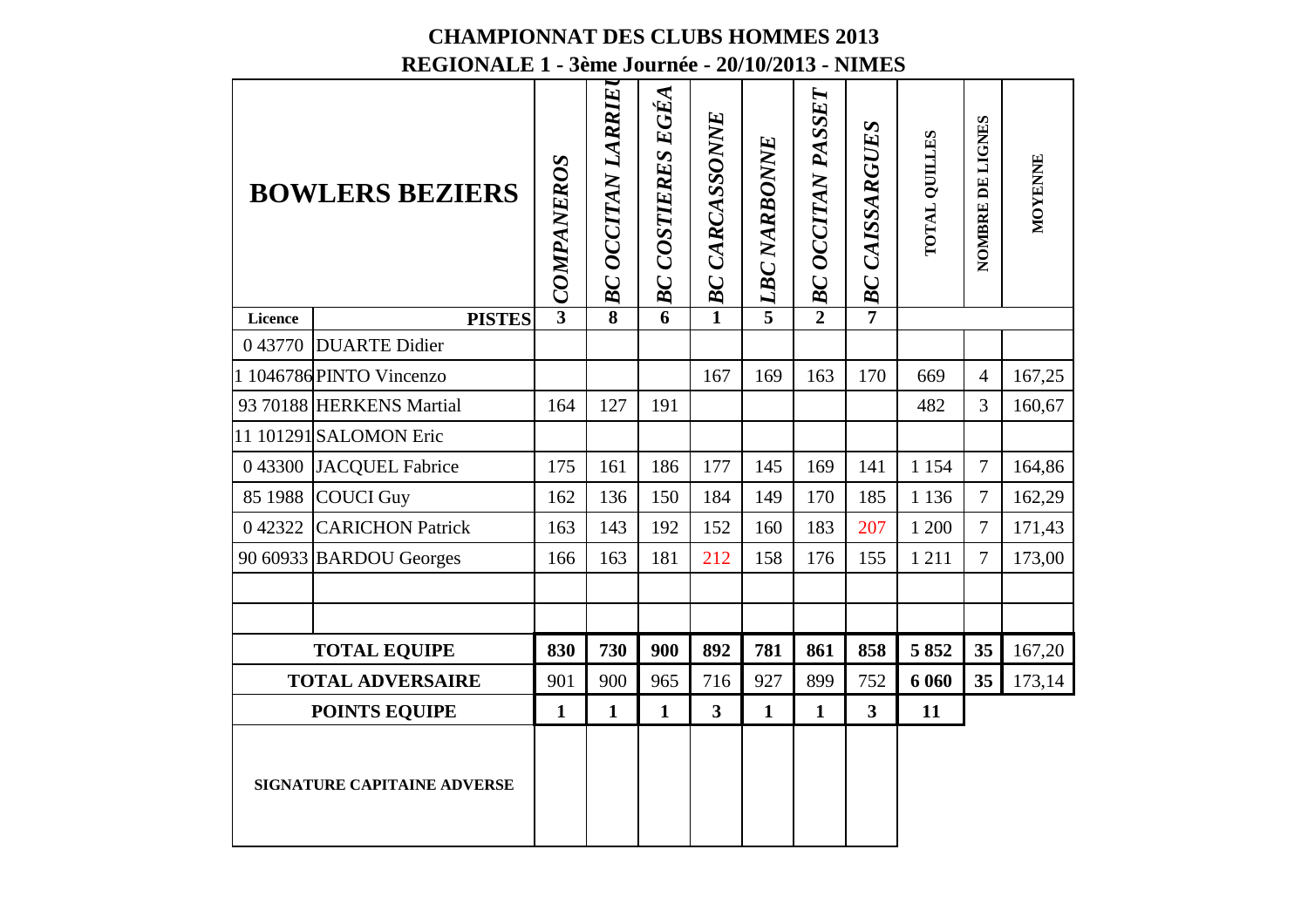|                             | <b>BC COSTIERES EGÉA</b>   | <b>LBC NARBONNE</b> | <b>BC CAISSARGUES</b>   | <b>BOWLERS BEZIERS</b> | <b>BC OCCITAN PASSET</b> | <b>BC OCCITAN LARRIE</b> | <b>BC CARCASSONNE</b>   | COMPANEROS              | TOTAL QUILLES | NOMBRE DE LIGNES | MOYENNE |
|-----------------------------|----------------------------|---------------------|-------------------------|------------------------|--------------------------|--------------------------|-------------------------|-------------------------|---------------|------------------|---------|
| Licence                     | <b>PISTES</b>              | $\overline{7}$      | $\overline{\bf{4}}$     | $\overline{5}$         | $\overline{3}$           | $\overline{1}$           | $\overline{\mathbf{8}}$ | $\overline{2}$          |               |                  |         |
| 3 4 7 9 4 5                 | <b>EGEA</b> Joseph         | 158                 |                         | 186                    | 153                      | 168                      |                         | 198                     | 863           | 5                | 172,60  |
|                             | 87 42775 MORATO Jean-Marie | 191                 | 235                     | 202                    | 185                      | 208                      | 185                     | 188                     | 1 3 9 4       | $\overline{7}$   | 199,14  |
| 1 62204                     | <b>DEJEAN</b> Denis        | 152                 | 197                     | 184                    | 182                      | 188                      | 185                     | 202                     | 1 2 9 0       | $\overline{7}$   | 184,29  |
| 6 9 2 6 1 2                 | <b>CARDARELLY Frédéric</b> | 200                 | 187                     | 202                    | 181                      | 179                      | 160                     | 164                     | 1 273         | $\overline{7}$   | 181,86  |
| 4 8 8 1 7 0                 | <b>MUNOZ Salvador</b>      | 163                 | 190                     | 191                    | 151                      | 192                      | 167                     | 204                     | 1 2 5 8       | $\overline{7}$   | 179,71  |
| 5 89344                     | <b>MOREIRA José</b>        |                     | 152                     |                        |                          |                          | 153                     |                         | 305           | $\overline{2}$   | 152,50  |
|                             |                            |                     |                         |                        |                          |                          |                         |                         |               |                  |         |
|                             |                            |                     |                         |                        |                          |                          |                         |                         |               |                  |         |
|                             |                            |                     |                         |                        |                          |                          |                         |                         |               |                  |         |
|                             |                            |                     |                         |                        |                          |                          |                         |                         |               |                  |         |
|                             | <b>TOTAL EQUIPE</b>        | 864                 | 961                     | 965                    | 852                      | 935                      | 850                     | 956                     | 6 3 8 3       | 35               | 182,37  |
|                             | <b>TOTAL ADVERSAIRE</b>    | 924                 | 860                     | 900                    | 850                      | 897                      | 661                     | 943                     | 6 0 35        | 35               | 172,43  |
|                             | <b>POINTS EQUIPE</b>       | $\mathbf{1}$        | $\overline{\mathbf{3}}$ | $\overline{3}$         | $\overline{\mathbf{3}}$  | $\overline{3}$           | $\overline{3}$          | $\overline{\mathbf{3}}$ | 19            |                  |         |
| SIGNATURE CAPITAINE ADVERSE |                            |                     |                         |                        |                          |                          |                         |                         |               |                  |         |